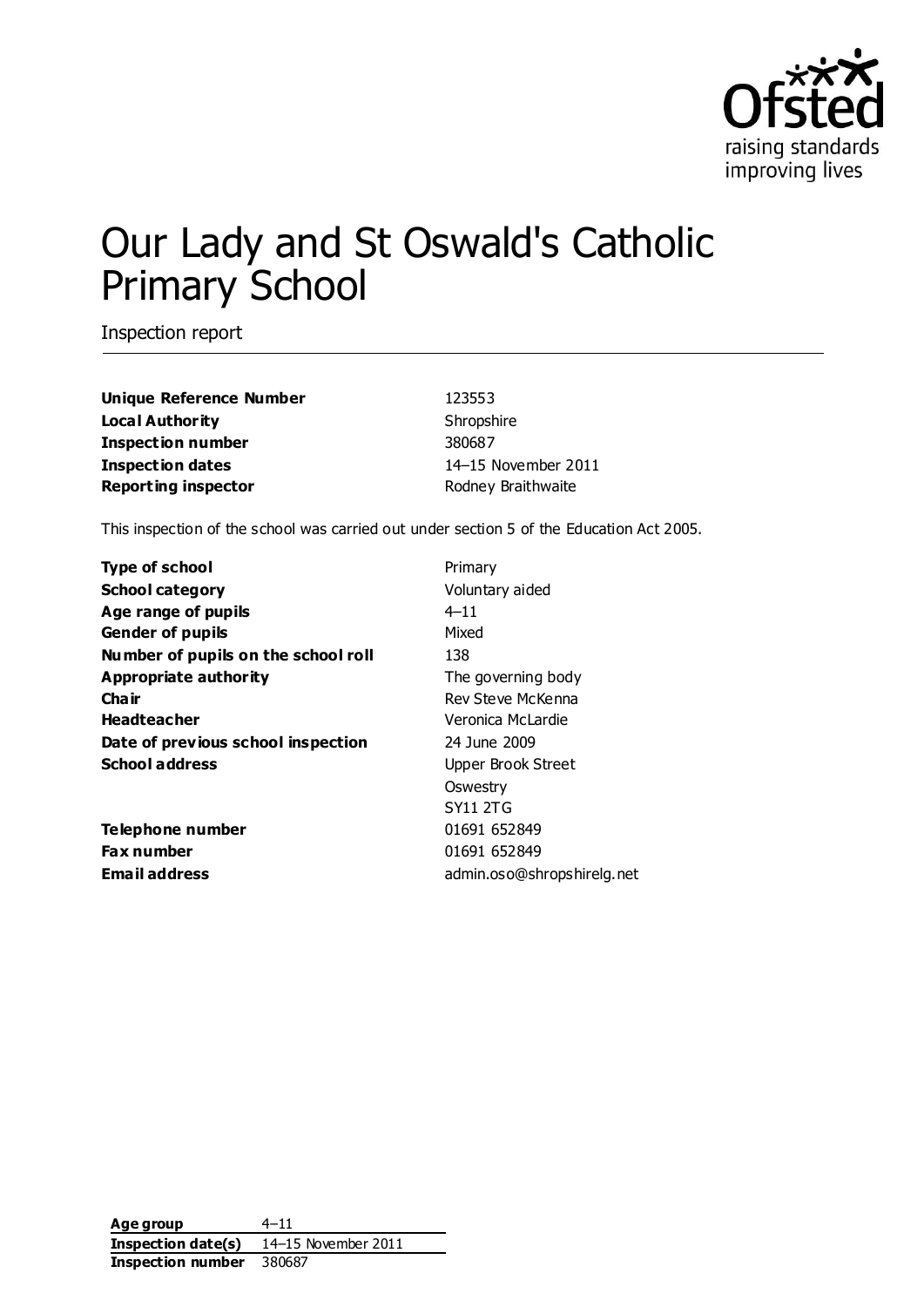The Office for Standards in Education, Children's Services and Skills (Ofsted) regulates and inspects to achieve excellence in the care of children and young people, and in education and skills for learners of all ages. It regulates and inspects childcare and children's social care, and inspects the Children and Family Court Advisory Support Service (Cafcass), schools, colleges, initial teacher training, work-based learning and skills training, adult and community learning, and education and training in prisons and other secure establishments. It assesses council children's services, and inspects services for looked after children, safeguarding and child protection.

Further copies of this report are obtainable from the school. Under the Education Act 2005, the school must provide a copy of this report free of charge to certain categories of people. A charge not exceeding the full cost of reproduction may be made for any other copies supplied.

If you would like a copy of this document in a different format, such as large print or Braille, please telephone 0300 123 4234, or email enquiries@ofsted.gov.uk.

You may copy all or parts of this document for non-commercial educational purposes, as long as you give details of the source and date of publication and do not alter the information in any way.

To receive regular email alerts about new publications, including survey reports and school inspection reports, please visit our website and go to 'Subscribe'.

Piccadilly Gate Store St **Manchester** M1 2WD

T: 0300 123 4234 Textphone: 0161 618 8524 E: enquiries@ofsted.gov.uk W: www.ofsted.gov.uk

**Ofsted** 

© Crown copyright 2011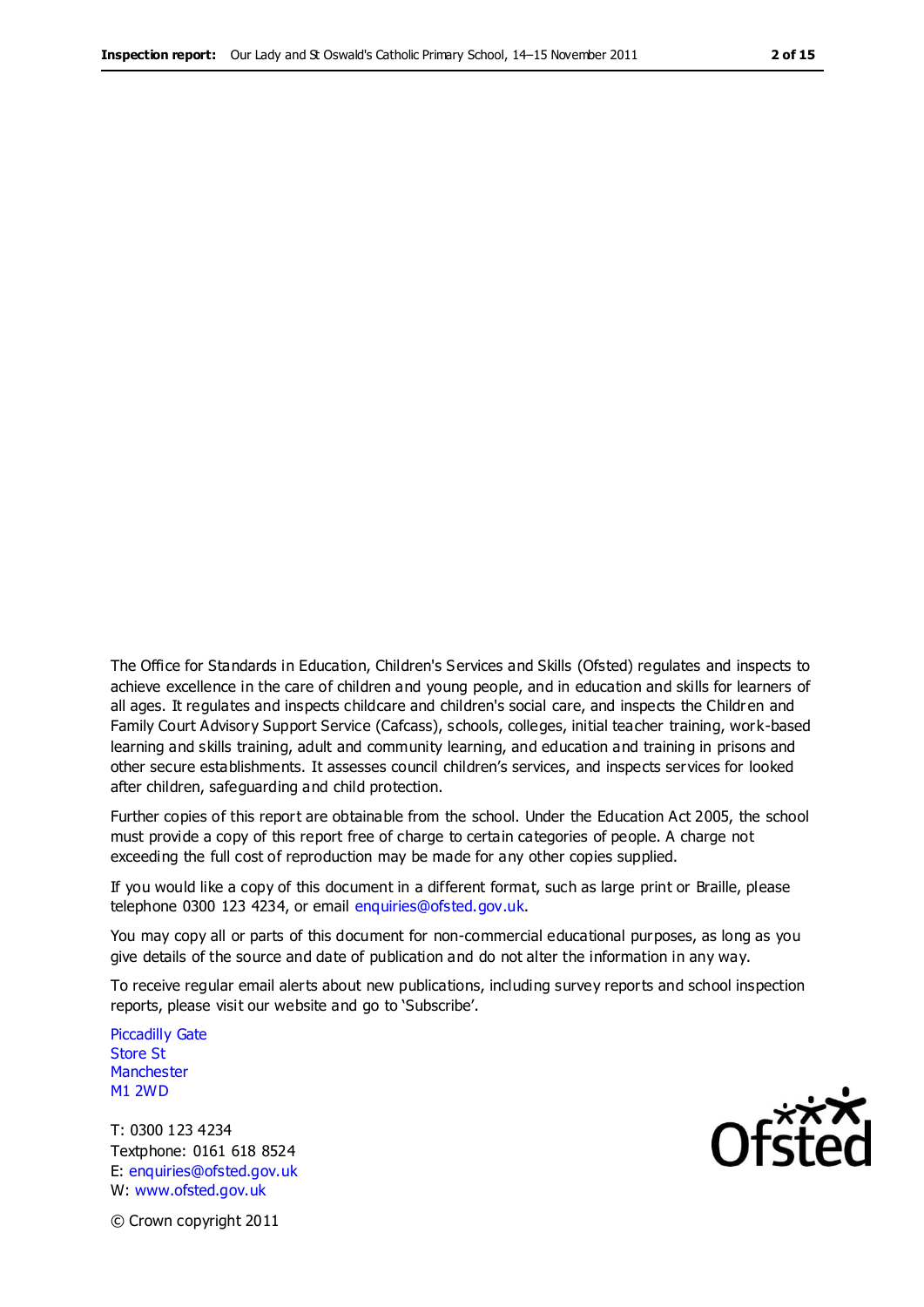# **Introduction**

This inspection was carried out by two additional inspectors. Inspectors saw 11 lessons or parts of lessons and observed five teachers. They held meetings with senior leaders and representatives of the governing body, and with pupils and members of staff. The inspection team observed the school's work, and looked at a range of documentation, including monitoring, self-evaluation records, policy documents, the school development plan, teacher's planning, minutes of governing body meetings and samples of pupils' work. A range of documents were looked at in relation to the safeguarding of pupils, including case studies of potentially vulnerable pupils. Inspectors examined questionnaires returned by 58 parents and carers, 76 pupils and 12 members of staff.

The inspection team reviewed many aspects of the school's work. It looked in detail at a number of key areas.

- The provision for, and the progress made by, children in the Early Years Foundation Stage, especially that of boys in their communication and literacy skills.
- The achievement of boys in writing, and the progress of all pupils in mathematics, and the effectiveness of the school's efforts to improve these aspects.
- The effectiveness of teachers in developing pupils' speaking and listening skills.

# **Information about the school**

Our Lady and St Oswald's is a smaller than average-sized primary school. The majority of pupils are White British. There are a small number of pupils from minority ethnic groups. No pupils are at the early stages of learning English. The proportion of pupils with statements of special educational needs and/or disabilities is much higher than average. The proportion of other pupils with special educational needs and/or disabilities is average, the largest number having moderate learning difficulties. The proportion of pupils known to be eligible for free school meals is below average. The school has four mixed-age classes and one single year class in Year 6. It makes provision daily for pupils arriving early for school. The school has Healthy Schools Gold status, and holds the National Association for Able Children in Education (NACE) Challenge Award for provision for gifted and talented pupils. There is a privately managed pre-school nursery within the school grounds, which is subject to separate inspection.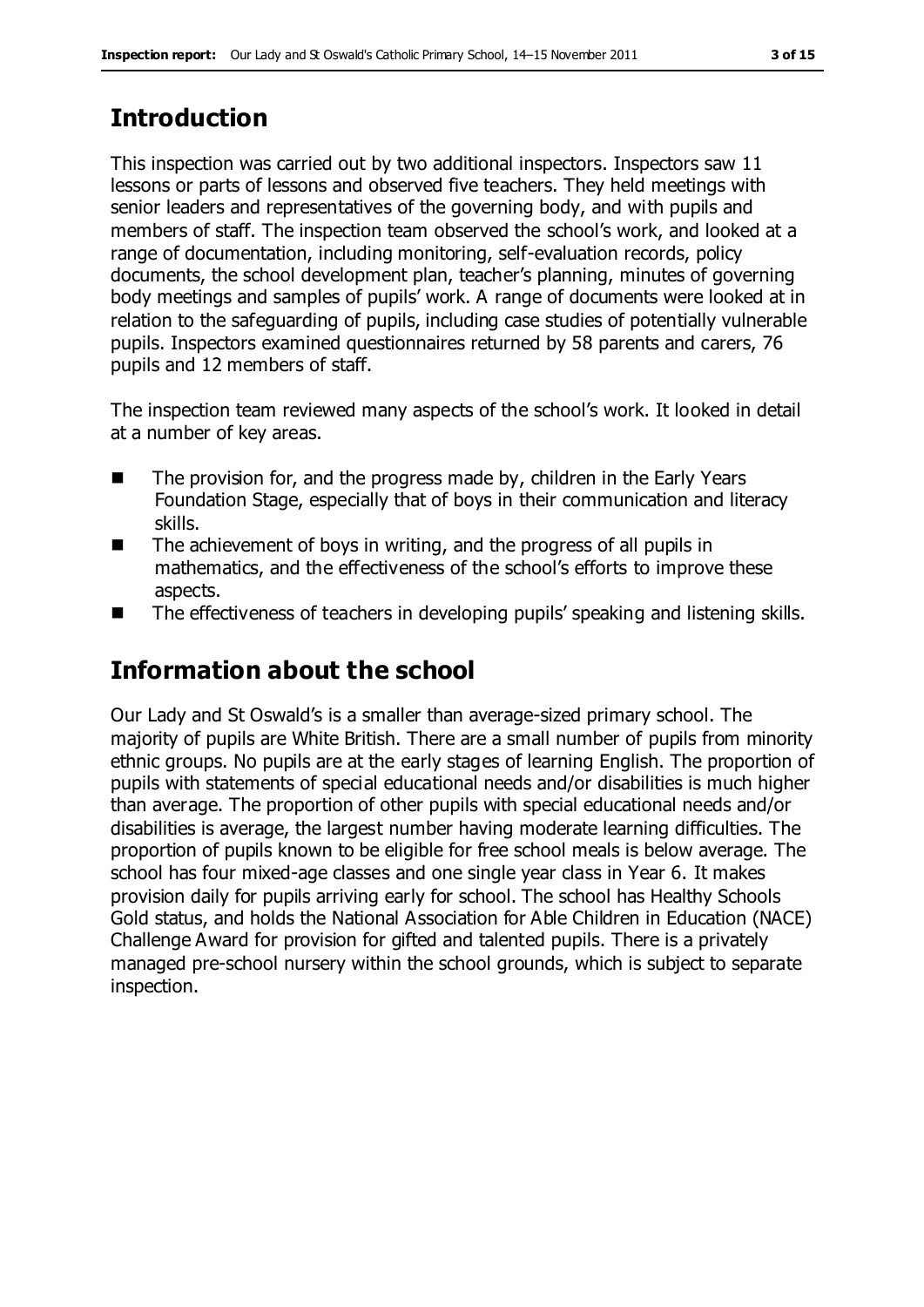## **Inspection judgements**

| Overall effectiveness: how good is the school?  |  |  |
|-------------------------------------------------|--|--|
| The school's capacity for sustained improvement |  |  |

#### **Main findings**

Our Lady and St Oswald's Catholic is a good school. Its outstanding strength is the concern of the whole staff, led by the headteacher, for the care, welfare and development of all the pupils in the school. This includes excellent guidance and support for pupils with special educational needs and/or disabilities and those whose circumstances make them potentially vulnerable. The school is also epitomised by the excellent behaviour of its pupils, and their own exceptional care and concern for each other, particularly older pupils for younger ones. This also contributes to the outstanding spiritual, moral, social and cultural development of the pupils. The school has made good advances in improving the use of progress data, and giving effective guidance and support to pupils in improving their attainment in mathematics and science. Consequently, standards of work are above average in mathematics and science by the end of Year 6. This, coupled with further improvements in the quality of pupils' reading and writing in Years 3 to 6, indicates that the school has good capacity for continued improvement. While boys' literacy skills are now better, they lag behind those of girls, especially in their earlier years. The school has new plans to address this but these have not been implemented yet.

Pupils agree with their parents' and carers' views that they are kept safe. They approach every day at school with enjoyment and are very happy in their learning and social development; as one parent commented: 'My children are thriving at school - there is a real sense of family and the children all seem very happy.' Generally the school has engaged successfully with parents and carers in partnership for the benefit of pupils' learning, and parents are delighted with many aspects of the school's provision. However, recently school communication with parents has not been clear enough with regard to pupils' arrival at school in the mornings. Consequently some groups of parents have not been sufficiently aware of, or not understood, new policies or the reasons for their introduction.

Good teaching is leading to good progress by most pupils throughout the school. Children get a good start in the Early Years Foundation Stage, where they enter with the skills expected for their age. The good outcomes for pupils in the school owe much to the many excellent aspects of their personal and social development, particularly their very positive attitudes to learning. The school's present selfevaluation of its performance is accurate and helpful in signposting the way ahead.

#### **What does the school need to do to improve further?**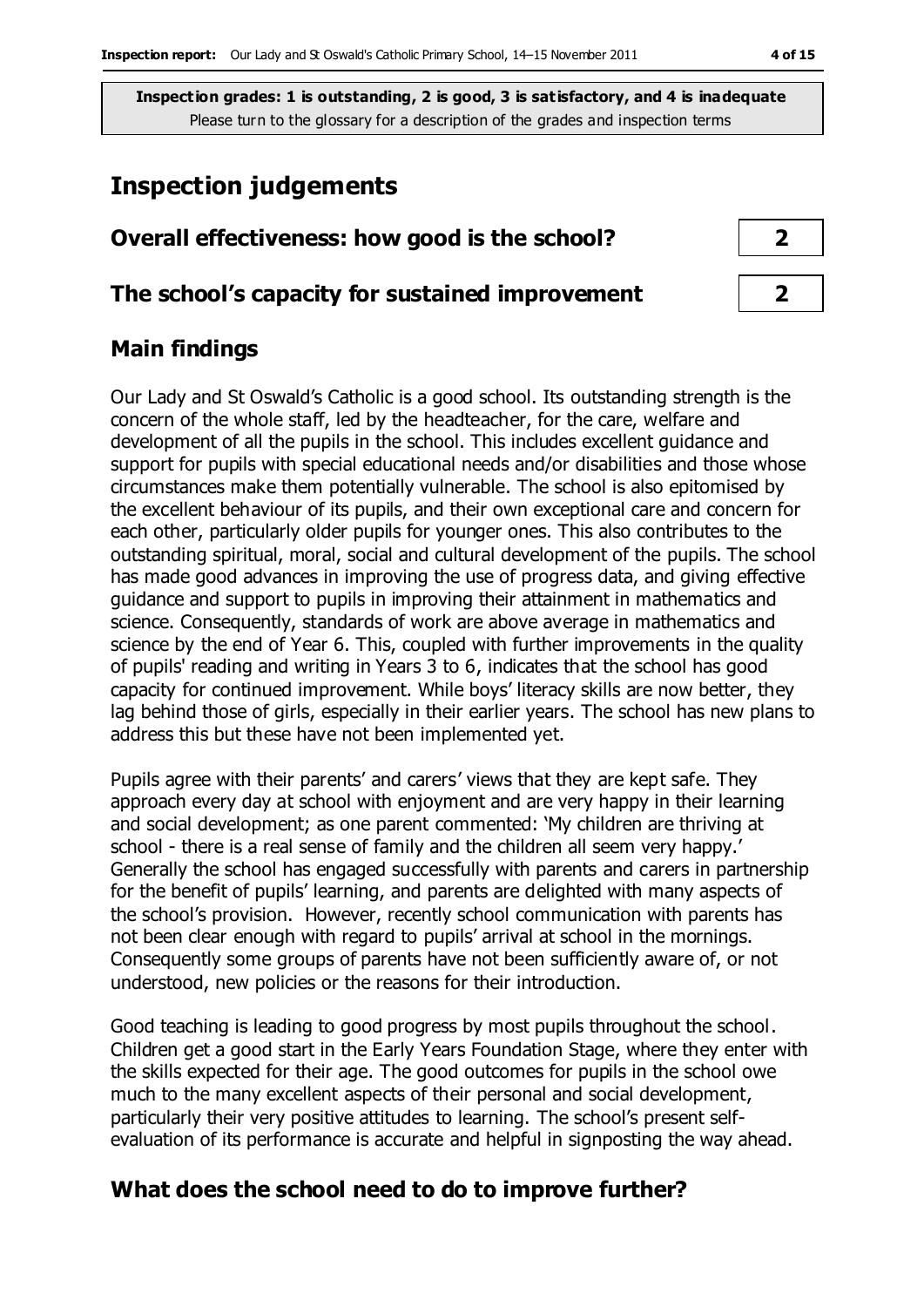- Build upon the recent improvement in the attainment and progress of boys throughout the school in writing by:
	- implementing as quickly as possible the new action plan for the  $\equiv$ development of boys' literacy skills
	- strengthening further boys' reading skills in order to give them wider vocabularies to use in writing
	- increasing opportunities for them to write across all subjects of the curriculum.
- Enabling all groups of parents and carers to have a thorough understanding of school procedures and communication by:
	- ensuring that parents and carers clearly understand that they can express  $\equiv$ their concerns to school leaders and work in partnership with the school to achieve mutually acceptable outcomes
	- encouraging members of the governing body to assist the school more  $\equiv$ actively in communicating regularly with parents and carers.

### **Outcomes for individuals and groups of pupils 2**

Pupils respond very positively and enthusiastically to well-planned and often stimulating teaching. Their attitudes and behaviour both in and outside school are excellent. The local community also recognises the outstanding behaviour of the pupils. On several occasions during the inspection, older pupils were observed helping younger ones, sometimes their 'buddies', to overcome personal learning or physical difficulties. Almost all pupils say that they enjoy school, as one of them said: 'I hate weekends, because I don't learn anything then.' Their enjoyment was seen in most lessons, as for instance in Year 6 when pupils used laptops to do their own research into the lives of historical figures such as Isambard Kingdom Brunel, Mary Seacole and Pocohontas. Their concentration and thirst for knowledge were allconsuming and they made excellent relevant notes for further writing. Pupils are benefitting from teachers' good development of their speaking skills and pupils are keen to make verbal contributions.

Attainment has been fairly steady in English and mathematics over the last few years. At the end of Year 6, pupils leave with attainment above the national average. New strategies for improvement are becoming more effective. Progress in mathematics and reading, for example, has improved in Years 1 and 2 and is now good. This is not matched in boys' writing where progress is satisfactory rather than good. There is convincing evidence that pupils are now making improved and consistently good progress in mathematics in Years 3 to 6 because of better resources and more effective teaching. Boys in these year groups have improved their reading skills and, like the girls, are making good progress. Partly, as a result of this, their writing skills are also improving and although their progress is at least satisfactory, it is not as good as that of girls. Overall, most pupils including those with special educational needs and/or disabilities, make good progress in their learning and are achieving well because of the good quality of planning and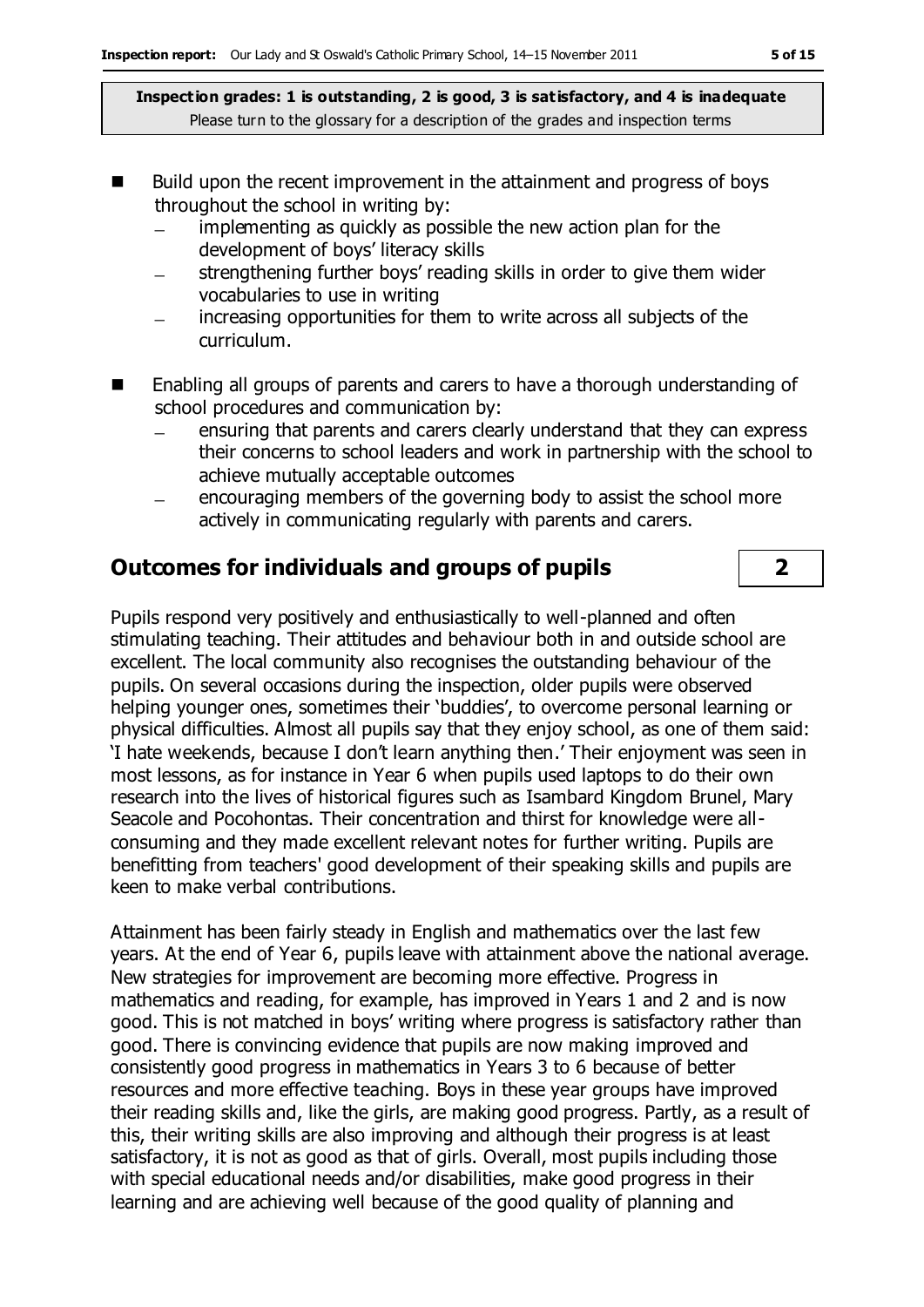interventions which meet their specific needs. The small number of pupils from minority ethnic backgrounds make good progress and attain standards that are similar to those of others.

Pupils say that they all behave safely. They have very little concern about bullying, which, on the rare occasions it occurs, they say is always dealt with fairly by the staff. They mention the 'worry boxes' available for them to express any personal concerns, although very few claim to have needed them. Pupils have a good knowledge of healthy lifestyles which they try hard, although not always successfully, to put into practice. They are rightly proud of the school's Gold Healthy Schools status. Pupils make an excellent contribution to their own and the local community, planning and organising a Christmas afternoon for senior members of the parish, visiting the local hospital and charity fund raising for local hospices. Pupils take on a wide range of responsibilities and have a significant input into school rules and behaviour. Their attendance and punctuality are consistently good. Their good basic skills and willingness to cooperate with each other or work independently indicate they are well prepared for their future lives.

**Pupils' achievement and the extent to which they enjoy their learning** Taking into account: Pupils' attainment<sup>1</sup> The quality of pupils' learning and their progress The quality of learning for pupils with special educational needs and/or disabilities and their progress **2** 2 2 2 **The extent to which pupils feel safe 1 Pupils' behaviour 1 The extent to which pupils adopt healthy lifestyles 2 The extent to which pupils contribute to the school and wider community 1 The extent to which pupils develop workplace and other skills that will contribute to their future economic well-being** Taking into account: Pupils' attendance<sup>1</sup> **2** 2 **The extent of pupils' spiritual, moral, social and cultural development 1**

These are the grades for pupils' outcomes

#### **How effective is the provision?**

Teachers have good relationships with pupils and a good understanding of their individual needs. This is because the school has consistently improved its assessment strategies in the last two years, and is using data effectively in planning the next steps in pupils' learning. Teachers also provide stimulating practical activities to

 $\overline{a}$ <sup>1</sup> The grades for attainment and attendance are: 1 is high; 2 is above average; 3 is broadly average; and 4 is low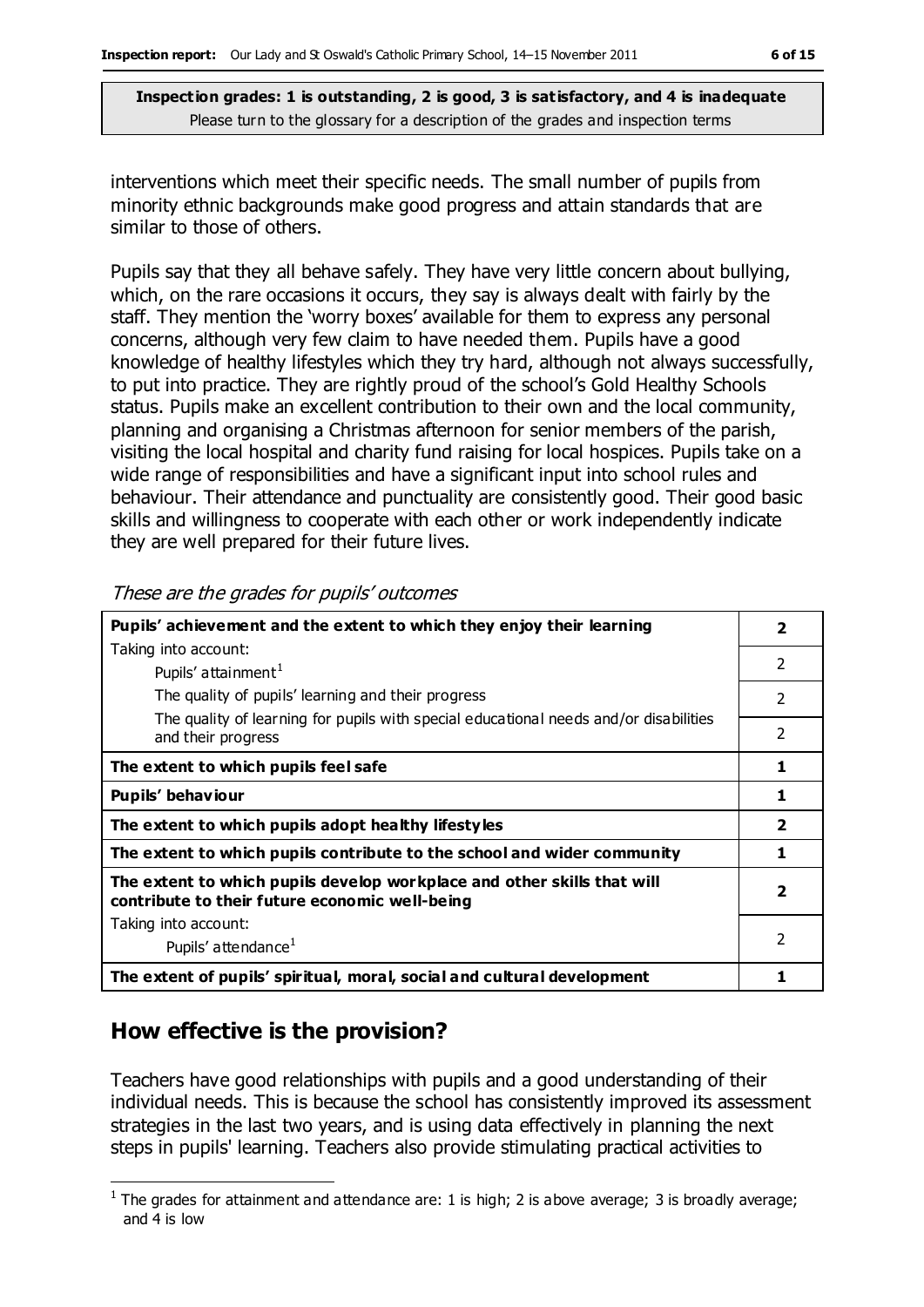enhance learning. This was seen working particularly well in the mixed Year 4 and 5 class when pupils filmed and recorded their own versions of The Hare and the Tortoise. As a result, pupils' speaking skills, dramatic improvisation and selfconfidence came on in leaps and bounds as well as providing an exceptionally enjoyable learning experience. Planning ensures that pupils are involved in suitably challenging activities, and teachers have made increasingly successful efforts to help pupils know and understand their learning targets. Pupils' involvement in setting their own targets is as yet under-developed. Teacher's marking is generally helpful, although not all teachers are consistent in making suggestions for improvement. Teachers are very conscious of providing for the needs of all groups of pupils. In particular, provision is good for gifted and talented pupils, as confirmed by the NACE Challenge award.

The school provides a broad and stimulating curriculum for pupils. This contributes substantially to positive outcomes throughout the school, especially in the spiritual, moral, social and cultural education of pupils. The school provides a number of interesting and well-supported extra-curricular activities and clubs, and exciting visits, including Blist Hill Victorian village, nominated by pupils. The school is careful to avoid repetition of learning year-on-year for pupils in mixed-age classes. Although reading provision has improved throughout the school, development of boys' reading in order to provide them with a wider vocabulary is remains underdeveloped. In addition, pupils do not have enough opportunities to write in all subjects of the curriculum. This impacts particularly on boys who are, therefore, not getting the greater practise they need to improve their writing.

An atmosphere of care and consideration runs throughout the school and leads to excellent relationships. Pupils, especially those with special educational needs and/or disabilities and those in potentially vulnerable circumstances, benefit from excellent provision. This is due to the contributions of effective learning support assistants, and in particular the learning mentor, who are well trained. Provision for care and support is well managed by the special educational needs co-ordinator. Transition arrangements are excellent and there are a number of very effective links with outside agencies. There is good provision, including a hot drink and toast, for a group of pupils who arrive at school early each morning.

| The quality of teaching                                                                                    |  |
|------------------------------------------------------------------------------------------------------------|--|
| Taking into account:                                                                                       |  |
| The use of assessment to support learning                                                                  |  |
| The extent to which the curriculum meets pupils' needs, including, where<br>relevant, through partnerships |  |
| The effectiveness of care, guidance and support                                                            |  |

These are the grades for the quality of provision

#### **How effective are leadership and management?**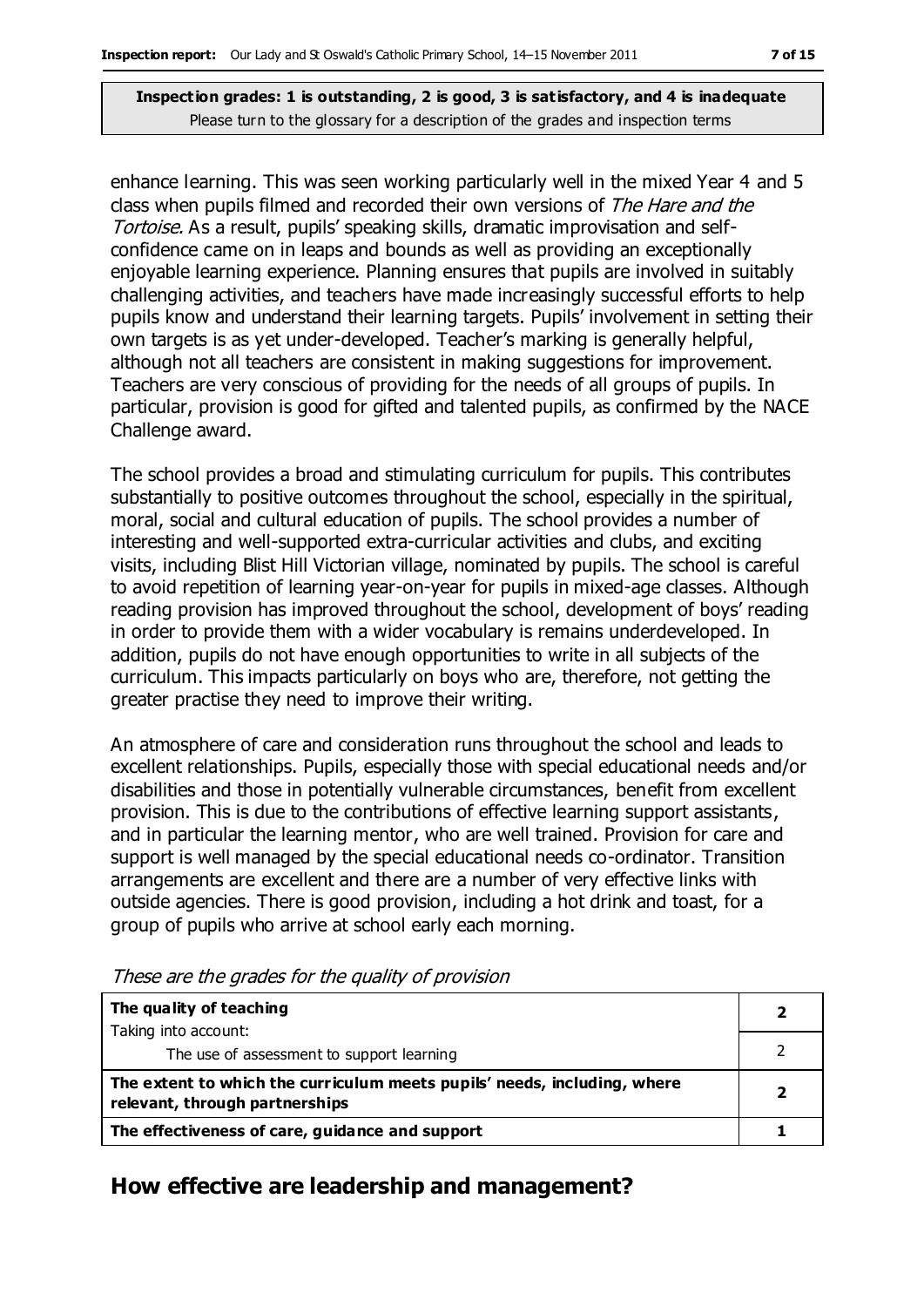The headteacher gives very caring, positive and thoughtful leadership to the school. She sets the example in providing a high quality of care and support for pupils, as well as continually striving for improvement in the provision and outcomes for pupils. The headteacher works effectively with her senior team who are good role models as teachers and provide both energy and ambition to the school. In the last two years, leadership responsibilities have been more widely dispersed which has benefitted the overall management of the school. The monitoring and evaluation of teaching and learning are rigorous and help to maintain continuity in the development and improvement of teaching and learning. The effectiveness of the governing body is satisfactory. It has been very active in the past but recently has lost some active members including the chair and vice-chair. However, the newly appointed experienced chair is taking steps to develop the roles of governors further through suitable training and support. Members of the governing body provide satisfactory oversight of the school's work though they realise that their engagement with parents and carers is not proactive enough. The governing body has provided the school with effective and comprehensive safeguarding and child protection policies, which are firmly embedded in the school's work.

The school has made good progress in promoting equality of opportunity and tackling discrimination, for example, by dealing effectively with some past underachievement in boys' reading. The engagement of most groups of parents and carers with the school has usually been open and effective. They have been kept consistently informed about their children's development and well-being. There has been a recent blip, though, in this relationship in the eyes of some parents because of a new policy relating to the entry of pupils into the school. School leaders realise that there has been a lack of effective communication regarding this matter, and is doing everything to restore the good engagement normally found, especially through encouraging all parents and carers to contact members of staff when they have an issue. Governors accept that their engagement with parents and carers has not been active enough. This has meant that they missed the opportunity to pick up this recent issue in communication more quickly. The school has a good range of partnerships especially with a number of other neighbouring primary and high schools. Pupils benefit from the regular use of the swimming pool at a local independent school. The promotion of community cohesion is good especially in the local community. There are links with other countries, for example, the global connection with Pakistan, and the school actively celebrates the languages and cultures of other ethnic groups in Britain as well as having a whole school programme of visits to the places of worship of several different faiths.

| The effectiveness of leadership and management in embedding ambition and<br>driving improvement                                                              | $\overline{\phantom{a}}$ |
|--------------------------------------------------------------------------------------------------------------------------------------------------------------|--------------------------|
| Taking into account:<br>The leadership and management of teaching and learning                                                                               |                          |
| The effectiveness of the governing body in challenging and supporting the<br>school so that weaknesses are tackled decisively and statutory responsibilities |                          |

These are the grades for leadership and management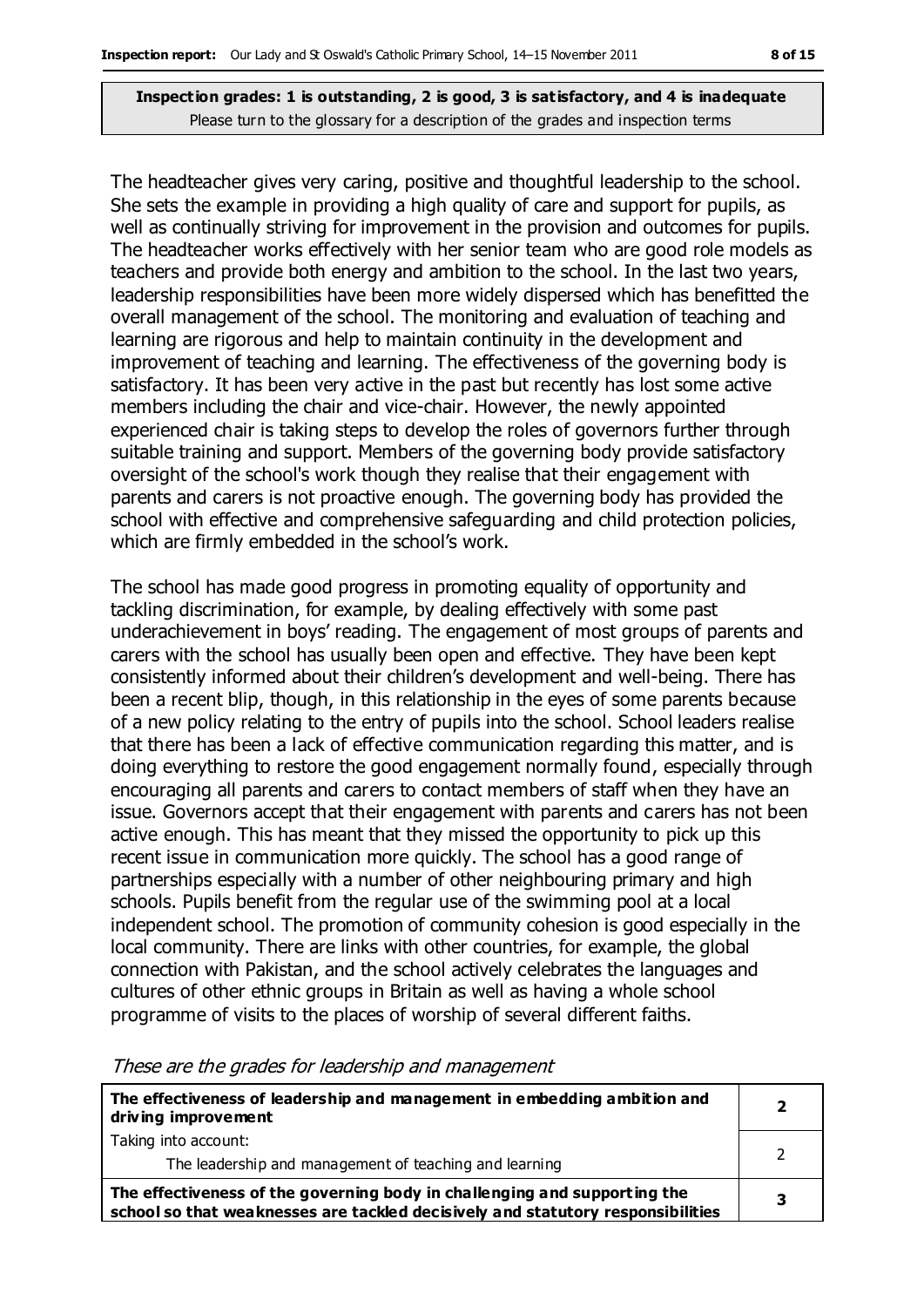| met                                                                                                    |   |
|--------------------------------------------------------------------------------------------------------|---|
| The effectiveness of the school's engagement with parents and carers                                   | 2 |
| The effectiveness of partnerships in promoting learning and well-being                                 | 2 |
| The effectiveness with which the school promotes equality of opportunity and<br>tackles discrimination | 2 |
| The effectiveness of safeguarding procedures                                                           | 2 |
| The effectiveness with which the school promotes community cohesion                                    | 2 |
| The effectiveness with which the school deploys resources to achieve value for<br>money                | 2 |

#### **Early Years Foundation Stage**

Most children enter the Early years Foundation Stage with the skills expected for their age, although some, especially boys, have lower than expected language and communication skills when they start. In past years, children have made mostly satisfactory progress in the Early Years Foundation Stage but this has improved significantly and children are now making good progress in their learning, especially in their personal and social development. Boys also are making better progress in the development of their communication skills. In a comparatively short time children have developed much improved skills in cooperating with others, and are gaining in self-confidence and independence. They enjoy practical activities as part of their learning, and the adults ensure there is a balance of adult led and child initiated activities. This was seen in a 'play that number' game with a teaching assistant in the hall when children matched numbers to apparatus and played the correct number of beats on a drum. The staff have a good understanding of the needs of the children, in particular those with special educational needs and/or disabilities. Adults observe and assess children's development consistently, and use the results effectively in their planning. As a result, children are happy, enjoy learning and mix well with each other. They benefit from being in a class with some pupils from Year 1 and regularly joining with the adjoining Year 1 and 2 class. A feature of the school is the very successful 'buddy' system and children in their Reception Year have excellent buddy role models assigned to look after them through many daily school activities. Although classroom resources have been improved recently, outdoor resources are in very moderate condition and the learning environment is less stimulating. The school has both plans and finance ready for improvement.

Leadership and management are good because of the positive impact of knowledgeable and experienced leaders. This has resulted in significant improvements in the provision and outcomes of children in the Early Years Foundation Stage. Adults engage well with parents and carers. The school is developing a good partnership with the nearby private nursery, some of whose children join the main school regularly for lunch.

These are the grades for the Early Years Foundation Stage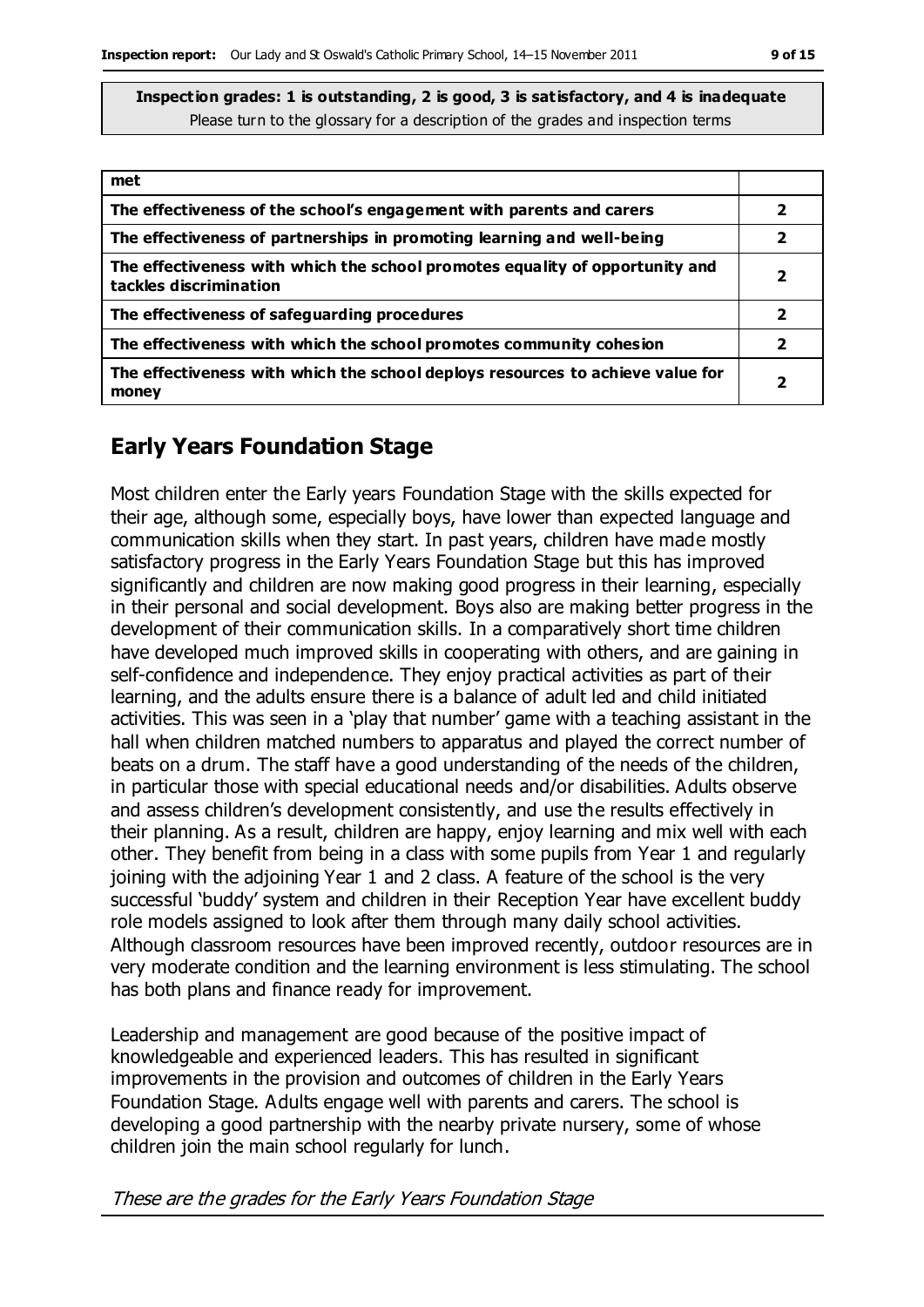| <b>Overall effectiveness of the Early Years Foundation Stage</b>             |  |
|------------------------------------------------------------------------------|--|
| Taking into account:                                                         |  |
| Outcomes for children in the Early Years Foundation Stage                    |  |
| The quality of provision in the Early Years Foundation Stage                 |  |
| The effectiveness of leadership and management of the Early Years Foundation |  |
| Stage                                                                        |  |

#### **Views of parents and carers**

Just over two-fifths of all parents and carers responded to the questionnaire, which is above the national average. A great majority of parents and carers were positive in their responses to nearly all questions. In particular, they indicated unanimously that their children enjoy school and are kept safe. Most also think that teaching is good, and that their children make good progress, summed up by the parent who commented: 'We're very happy with the school and its fantastic teachers. Our children make fantastic progress and enjoy being in the school and its environment'. Mainly due to a recent change in the school's policy regarding parent and carer access to the school and playground in the mornings, a significant minority of parents and carers feel that the school management is not taking sufficient account of their views. The inspection team and school leadership agreed that this is a matter to be redressed urgently through improved communication in order to restore the previous harmonious relationships with almost all parents and carers.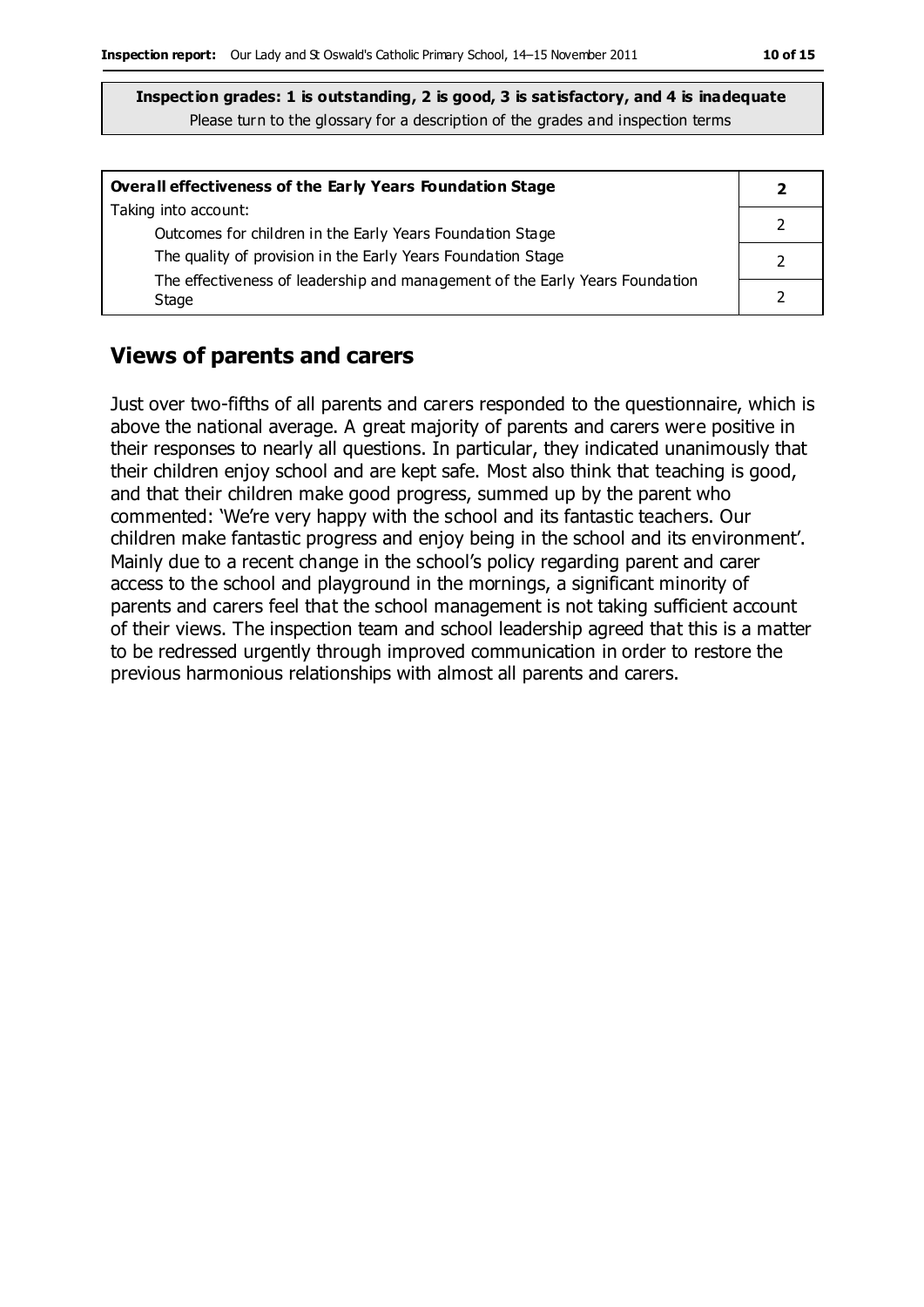#### **Responses from parents and carers to Ofsted's questionnaire**

Ofsted invited all the registered parents and carers of pupils registered at Our Lady and St Oswald's Catholic Primary School to complete a questionnaire about their views of the school.

In the questionnaire, parents and carers were asked to record how strongly they agreed with 13 statements about the school.

The inspection team received 58 completed questionnaires by the end of the on-site inspection. In total, there are 137 pupils registered at the school.

| <b>Statements</b>                                                                                                                                                                                                                                       | <b>Strongly</b><br>agree |               | <b>Agree</b> |               | <b>Disagree</b> |                | <b>Strongly</b><br>disagree |                |
|---------------------------------------------------------------------------------------------------------------------------------------------------------------------------------------------------------------------------------------------------------|--------------------------|---------------|--------------|---------------|-----------------|----------------|-----------------------------|----------------|
|                                                                                                                                                                                                                                                         | <b>Total</b>             | $\frac{0}{0}$ | <b>Total</b> | $\frac{1}{2}$ | <b>Total</b>    | $\frac{0}{0}$  | <b>Total</b>                | $\frac{1}{2}$  |
| My child enjoys school                                                                                                                                                                                                                                  | 28                       | 48            | 30           | 52            | 0               | 0              | 0                           | $\Omega$       |
| The school keeps my child<br>safe                                                                                                                                                                                                                       | 39                       | 67            | 19           | 33            | $\mathbf 0$     | $\mathbf 0$    | $\mathbf{0}$                | $\mathbf 0$    |
| The school informs me about<br>my child's progress                                                                                                                                                                                                      | 13                       | 22            | 38           | 66            | 5               | 9              | $\mathbf{1}$                | $\overline{2}$ |
| My child is making enough<br>progress at this school                                                                                                                                                                                                    | 19                       | 33            | 35           | 60            | $\overline{2}$  | 3              | $\mathbf{1}$                | $\overline{2}$ |
| The teaching is good at this<br>school                                                                                                                                                                                                                  | 27                       | 47            | 27           | 47            | $\mathbf{1}$    | $\overline{2}$ | $\mathbf{1}$                | $\overline{2}$ |
| The school helps me to<br>support my child's learning                                                                                                                                                                                                   | 16                       | 28            | 35           | 60            | 4               | $\overline{7}$ | $\mathbf{1}$                | $\overline{2}$ |
| The school helps my child to<br>have a healthy lifestyle                                                                                                                                                                                                | 22                       | 38            | 29           | 50            | $\overline{7}$  | 12             | $\mathbf 0$                 | $\mathbf 0$    |
| The school makes sure that<br>my child is well prepared for<br>the future (for example<br>changing year group,<br>changing school, and for<br>children who are finishing<br>school, entering further or<br>higher education, or entering<br>employment) | 19                       | 33            | 30           | 52            | $\overline{4}$  | $\overline{7}$ | $\mathbf 0$                 | $\mathbf 0$    |
| The school meets my child's<br>particular needs                                                                                                                                                                                                         | 16                       | 28            | 39           | 67            | $\mathbf 0$     | $\mathbf{0}$   | $\mathbf{1}$                | $\overline{2}$ |
| The school deals effectively<br>with unacceptable behaviour                                                                                                                                                                                             | 24                       | 41            | 25           | 43            | $\overline{2}$  | 3              | $\overline{2}$              | 3              |
| The school takes account of<br>my suggestions and<br>concerns                                                                                                                                                                                           | 14                       | 24            | 24           | 41            | 11              | 19             | 4                           | $\overline{7}$ |
| The school is led and<br>managed effectively                                                                                                                                                                                                            | 17                       | 29            | 26           | 45            | 6               | 10             | $\overline{2}$              | 3              |
| Overall, I am happy with my<br>child's experience at this<br>school                                                                                                                                                                                     | 24                       | 41            | 32           | 55            | 2               | 3              | $\mathbf 0$                 | 0              |

The table above summarises the responses that parents and carers made to each statement. The percentages indicate the proportion of parents and carers giving that response out of the total number of completed questionnaires. Where one or more parents and carers chose not to answer a particular question, the percentages will not add up to 100%.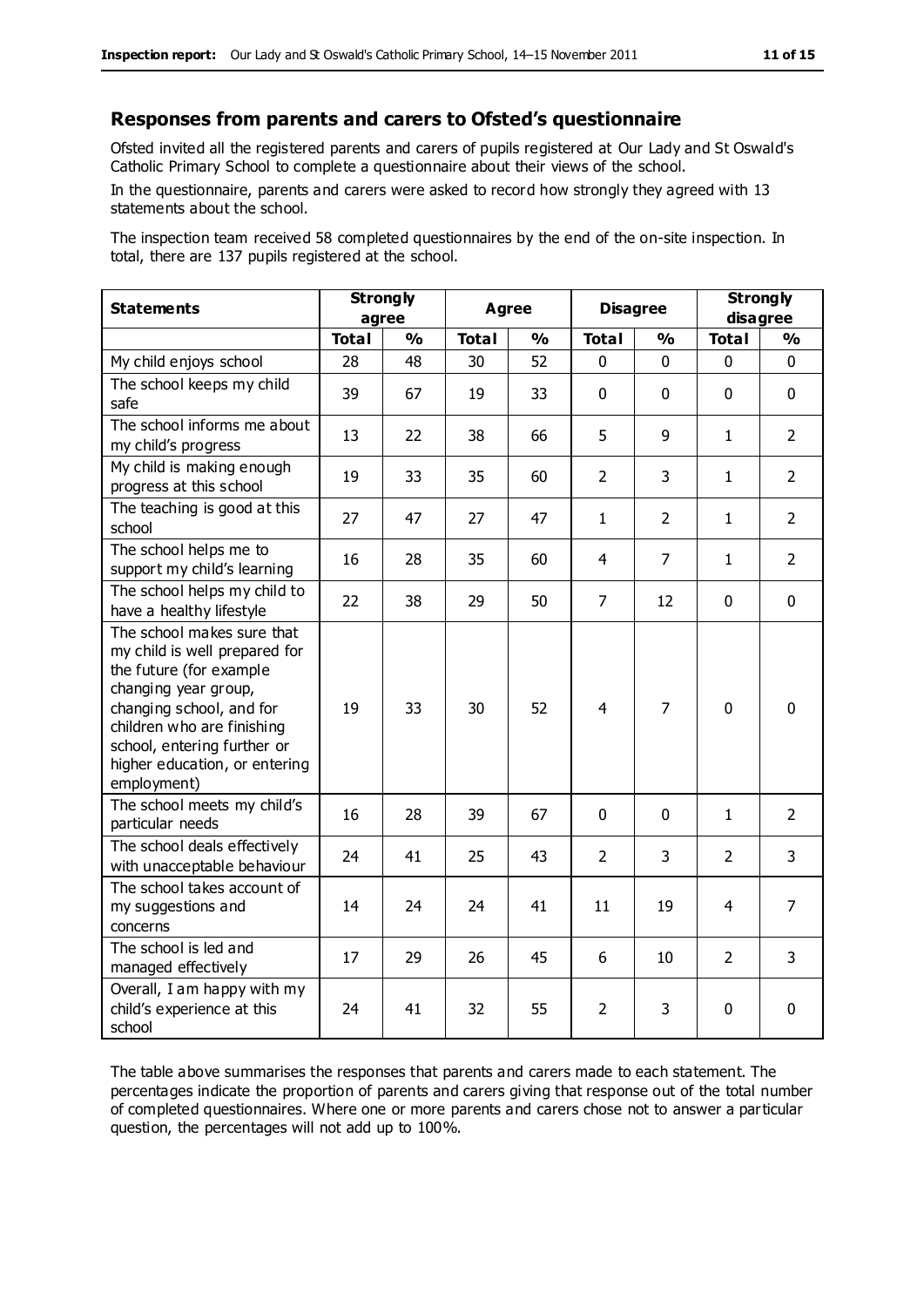# **Glossary**

#### **What inspection judgements mean**

| <b>Grade</b> | <b>Judgement</b> | <b>Description</b>                                            |
|--------------|------------------|---------------------------------------------------------------|
| Grade 1      | Outstanding      | These features are highly effective. An outstanding           |
|              |                  | school provides exceptionally well for all its pupils' needs. |
| Grade 2      | Good             | These are very positive features of a school. A school        |
|              |                  | that is good is serving its pupils well.                      |
| Grade 3      | Satisfactory     | These features are of reasonable quality. A satisfactory      |
|              |                  | school is providing adequately for its pupils.                |
| Grade 4      | Inadequate       | These features are not of an acceptable standard. An          |
|              |                  | inadequate school needs to make significant                   |
|              |                  | improvement in order to meet the needs of its pupils.         |
|              |                  | Ofsted inspectors will make further visits until it           |
|              |                  | improves.                                                     |

#### **Overall effectiveness of schools**

|                       | Overall effectiveness judgement (percentage of schools) |      |                     |                   |
|-----------------------|---------------------------------------------------------|------|---------------------|-------------------|
| <b>Type of school</b> | <b>Outstanding</b>                                      | Good | <b>Satisfactory</b> | <b>Inadequate</b> |
| Nursery schools       | 43                                                      | 47   | 10                  |                   |
| Primary schools       | 6                                                       | 46   | 42                  |                   |
| Secondary             | 14                                                      | 36   | 41                  |                   |
| schools               |                                                         |      |                     |                   |
| Sixth forms           | 15                                                      | 42   | 41                  | 3                 |
| Special schools       | 30                                                      | 48   | 19                  |                   |
| Pupil referral        | 14                                                      | 50   | 31                  |                   |
| units                 |                                                         |      |                     |                   |
| All schools           | 10                                                      | 44   | 39                  |                   |

New school inspection arrangements were introduced on 1 September 2009. This means that inspectors now make some additional judgements that were not made previously.

The data in the table above are for the period 1 September 2010 to 08 April 2011 and are consistent with the latest published official statistics about maintained school inspection outcomes (see [www.ofsted.gov.uk\)](http://www.ofsted.gov.uk/).

The sample of schools inspected during 2010/11 was not representative of all schools nationally, as weaker schools are inspected more frequently than good or outstanding schools.

Percentages are rounded and do not always add exactly to 100.

Sixth form figures reflect the judgements made for the overall effectiveness of the sixth form in secondary schools, special schools and pupil referral units.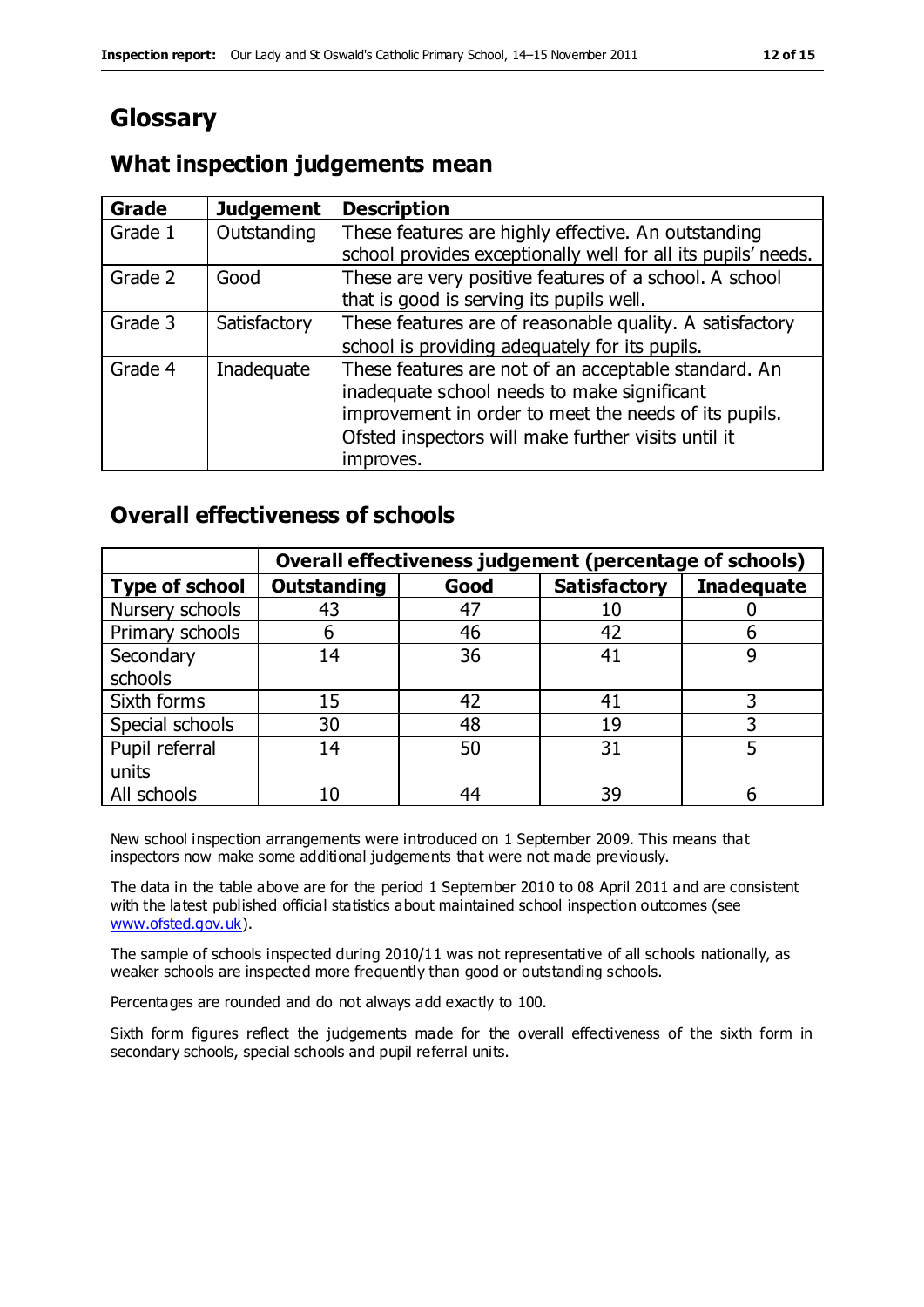# **Common terminology used by inspectors**

| Achievement:               | the progress and success of a pupil in their<br>learning, development or training.                                                                                                                                                                                                                                 |
|----------------------------|--------------------------------------------------------------------------------------------------------------------------------------------------------------------------------------------------------------------------------------------------------------------------------------------------------------------|
| Attainment:                | the standard of the pupils' work shown by test and<br>examination results and in lessons.                                                                                                                                                                                                                          |
| Capacity to improve:       | the proven ability of the school to continue<br>improving. Inspectors base this judgement on what<br>the school has accomplished so far and on the<br>quality of its systems to maintain improvement.                                                                                                              |
| Leadership and management: | the contribution of all the staff with responsibilities,<br>not just the headteacher, to identifying priorities,<br>directing and motivating staff and running the<br>school.                                                                                                                                      |
| Learning:                  | how well pupils acquire knowledge, develop their<br>understanding, learn and practise skills and are<br>developing their competence as learners.                                                                                                                                                                   |
| Overall effectiveness:     | inspectors form a judgement on a school's overall<br>effectiveness based on the findings from their<br>inspection of the school. The following judgements,<br>in particular, influence what the overall<br>effectiveness judgement will be.                                                                        |
|                            | The school's capacity for sustained<br>improvement.<br>Outcomes for individuals and groups of<br>П<br>pupils.<br>The quality of teaching.<br>The extent to which the curriculum meets<br>pupils' needs, including, where relevant,<br>through partnerships.<br>The effectiveness of care, guidance and<br>support. |
| Progress:                  | the rate at which pupils are learning in lessons and<br>over longer periods of time. It is often measured<br>by comparing the pupils' attainment at the end of a<br>key stage with their attainment when they started.                                                                                             |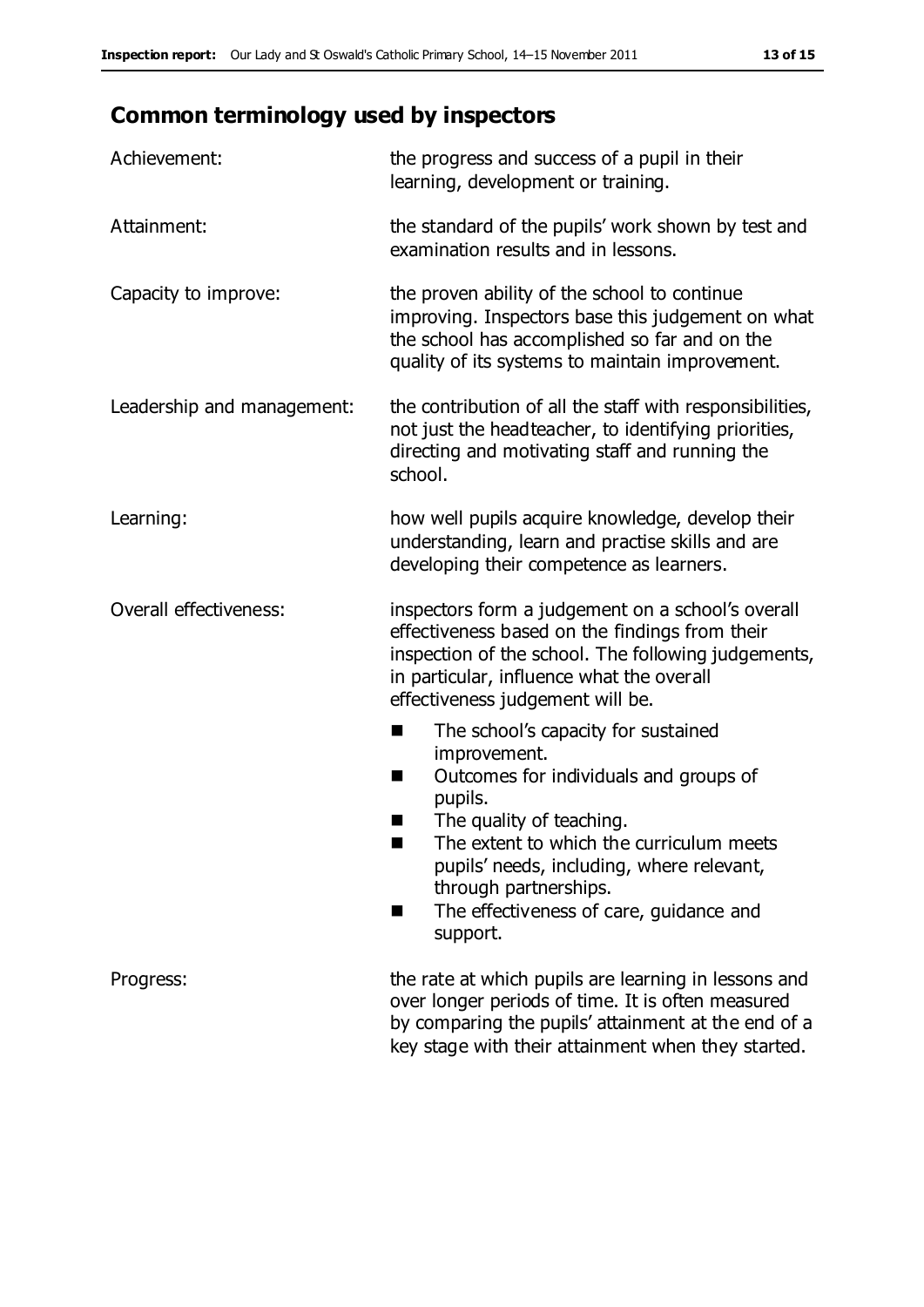#### **This letter is provided for the school, parents and carers to share with their children. It describes Ofsted's main findings from the inspection of their school.**



16 November 2011

Dear Pupils

#### **Inspection of Our Lady and St Oswald's Catholic Primary School, Oswestry SY11 2TG**

I want to give you a big 'thank you' for making us so welcome when we visited your school. We enjoyed our time with you because of the way you enjoyed your learning and especially the way you look after each other. You really do make the 'buddy' system work very well. You go to a good school where you are extremely well cared for and kept very safe. Your behaviour is excellent and you are polite, cheerful and helpful at all times and very interesting to talk to, especially Year 6 explaining the lives of famous people in history. Your attainment in English and mathematics is above what it should be for your age and we think it is improving even more. You have done well in reading, particularly boys who enjoy reading to members of the Rotary Club. We have asked your school to help the boys to improve their writing. We know that you have improved recently but we think that you can do even better. We would like your reading to improve even more so that you have a wider vocabulary to use in your writing and we have suggested that you have more opportunities to write in different subjects.

We are pleased that you get on well with your teachers and their assistants. Your attendance is good and you know how to keep healthy and safe. Most of your parents and carers agree with most of what I have explained here. However on one occasion recently we do not think some of them understood what the school was doing when it changed how you come into school in the mornings. We have asked the school leaders to try to make sure that all your parents and carers know what the school policies are, especially new ones, and that they also know that they can ask members of staff to find time to discuss any issues they have. You can certainly help in this by telling your parents as much as you can about what is happening at school and making sure you give them any letters you sometimes have from your teachers. You are doing well at school, and being well prepared for your future lives. We hope this continues in the future.

Yours sincerely

Rodney Braithwaite Lead inspector